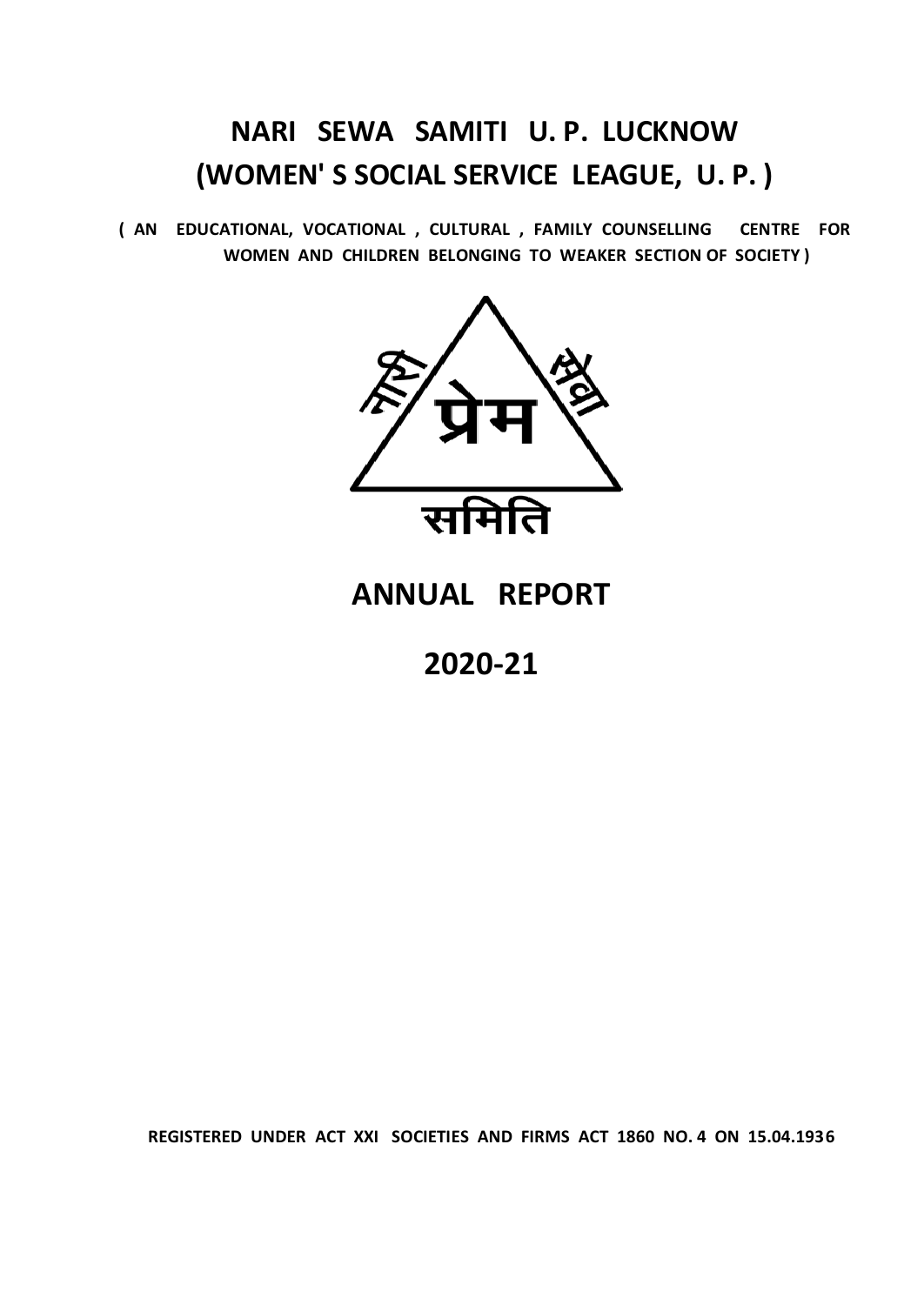## NARI SEWA SAMITI, U.P. ANNUAL REPORT (For the year 2020-21)

#### Friends,

It is an enduring tradition to take time to pause, turn around to look at the year gone by, which has been vastly different for the Samiti along with the country. By the time we reached 1st April 2020 we were already in a lockdown, though at that stage- thankfully I feel- we did not know the horrendous dimensions of the corona virus pandemic that lay ahead. We had to rethink almost every aspect of our lives and our work. The road was not easy and unexplored in our line of work where we flourished and thrived in human interactions so far.

A great saying goes "Real Education fetches you more than a job. It teaches you to live. It cannot be measured in any tangible way". The past pandemic year was a mix of virtual and physical in accordance with the intensity of infection waves. Across the globe, Internet has provided power in the hands of people at the bottom of the pyramid, on the one hand, and at the same time, has been instrumental in making the upper parts of this pyramid aware of vital social issues. Together, these two are making a certain positive change in the society driven by civil society itself and we at the samiti utilized the power of the internet for both ends of the pyramid. The new academic session saw its opening in the virtual mode for the academic year in all educational units of the samiti, gradually moving to conventional modes in accordance with govt. pandemic guidelines.

Nari Shiksha Niketan P.G College, an Associate College of the University of Lucknow had an enrolment of total 957 students in U.G and P.G courses for the session 2020-21. Dr Sunita Kumar took charge as officiating Principal on 24.10.2020 after Dr. Vandana Upreti resigned from the post. Virtual conferences and seminars were organized by various departments and the faculty published research papers in reputed journals. Online workshops and lecture series on career opportunities were organized for the students throughout the year.

In Nari Shiksha Niketan Intermediate College 788 students were enrolled in classes 6<sup>th</sup> to 12<sup>th</sup>.Km. Baljeet Kaur secured 6<sup>th</sup> position in Lucknow in the Intermediate examinations with 435/500 and Km. Khushi Sharma secured 504/600 in high school examination.

Mona Chandravati Bal Shiksha Niketan, caters to under privileged sections of society and so due to financial problems of guardians a decision was taken that students be given concessions & financial assistance to keep their education undisrupted. Monthly, Half yearly & Final examinations were held online as per schedule.

Mona Convent School has been accorded permanent affiliation by Basic Shiksha vibhag this year. The students up to class  $8<sup>th</sup>$  were promoted to new classes on Govt guidelines and the teaching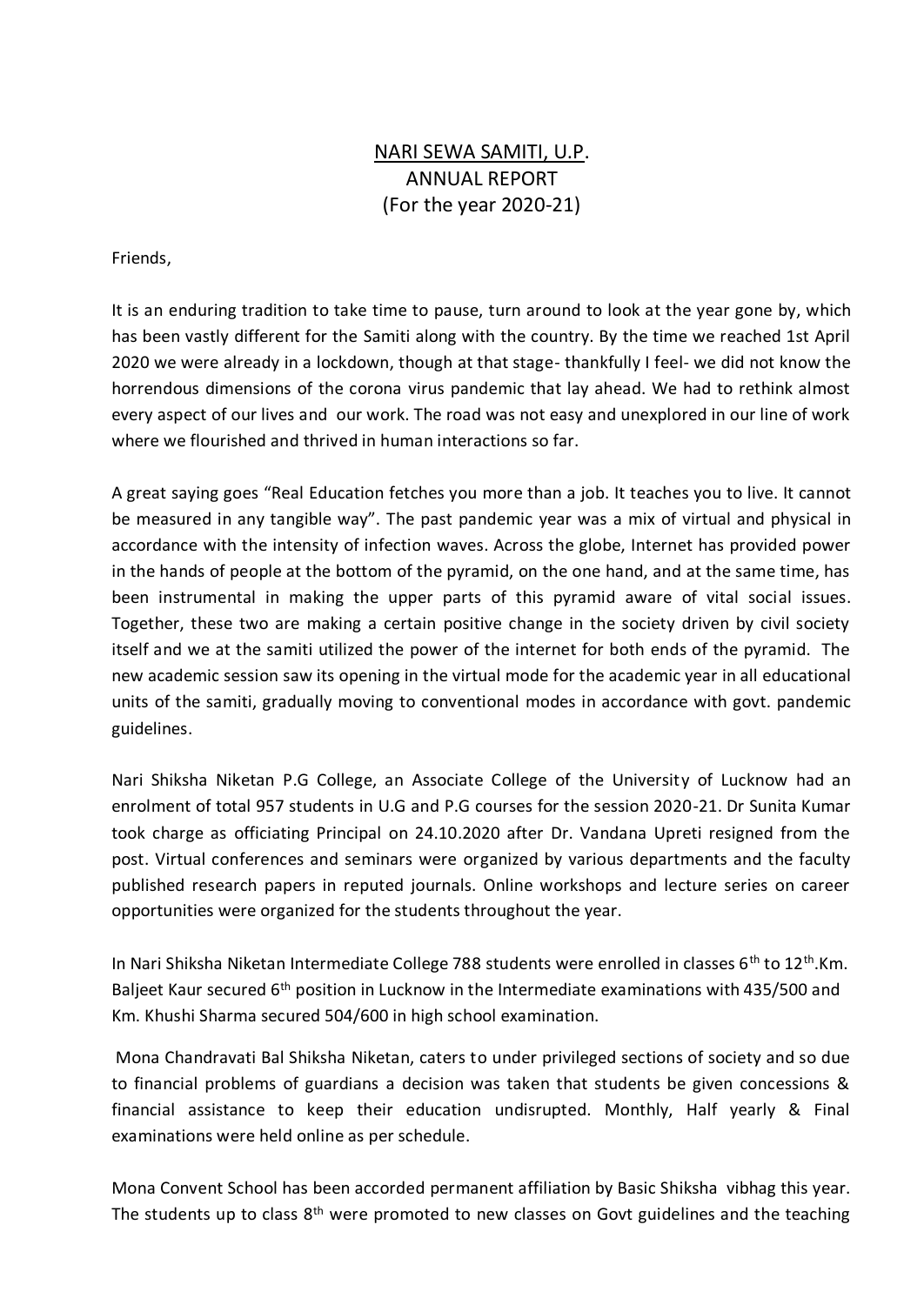was done by posting the pre-recorded sessions, videos, audio etc. as many students were not equipped with efficient internet streaming.

Nari Kala Mandir Training Centre enrolled 42 women. In project Unnati which is a skill development programme sponsored by Bajaj , 16 batches of 1596 students in demand driven trades have been trained so far. This year In Project Unnati 'Basic Care at Home' course was discontinued.

The Samiti runs 03 Family Counselling Centers. These Centers are located at Mahila Sahayta Prokostha CBCID office Lucknow, Nari Bandi Niketan, Adarsh Karagar, Lucknow and Samiti premises and are funded by Central Social Welfare Board. The FCC in Nari Bandi Niketan works for the welfare of victims through counselling, medical camps and legal assistance. This year counselling was provided in 3406 cases and helped release 54 convicts. The FCC located at the Samiti Premises in Kaisarbagh area deals and solves the problems between disputed couples through counseling. This year 483 people contacted the center. The FCC located at CB CID, Mahila Sahayta Prakostha registered 96 cases and 124 people were benefitted by the Centre.

The Natya Kala Kendra is a premier auditorium having a seating capacity of 1500 people. It is made available to various organizations and private parties to hold cultural, social and educational functions.

The Registration of the Samiti under Society Registration Act. has been renewed for a period of 5 years. The DIOS II Lucknow also attested the signatures of Manager NSN Inter College. In Nari Shikha Niketan Post- Graduate College, two wi-fi systems were installed in the campus, online admission and online counselling software were purchased and bulk SMS facility was provided. A new submersible pump was installed. Other purchases include- an amplifier system, drinking water cooler, chairs and tables, book racks and book shelfs, table tennis kit, green and white boards. Multi-chairs have been purchased for students waiting area. Washrooms for students were repaired and painted. A shade over the water cooler and channel gate and Net frames were also constructed.

Corrie Ten Boom rightly said- "The measure of a life, after all, is not its duration, but its donation" and we at samiti are grateful to Angira Hansraj Gupta Charitable trust for donating Rs.1,00,000.

Unfortunately this year we all faced personal and professional losses so I quote Thomas Campbell-"To live in hearts we leave behind is not to die." We at samiti lost two prominent members Smt. Latika Mishra and Smt. Mamta Varma who served the Samiti and it units in various capacities. We at samiti are grateful to them for their invaluable services.

I am humbled on completing 25 years as General Secretary of the Samiti and achieving both the expected and the unexpected in this journey for the Samiti, while setting various milestones as our future roadmap. In my long association with the Samiti I had the privilege of working with and having the blessings and guidance from respected Mahesh Chandra ji, Prem Swaroop ji, Hari Krishna Ji, Smt. Indira R. Jerath Ji and Smt. Suniti N. Kumar Ji. who not only reposed trust in my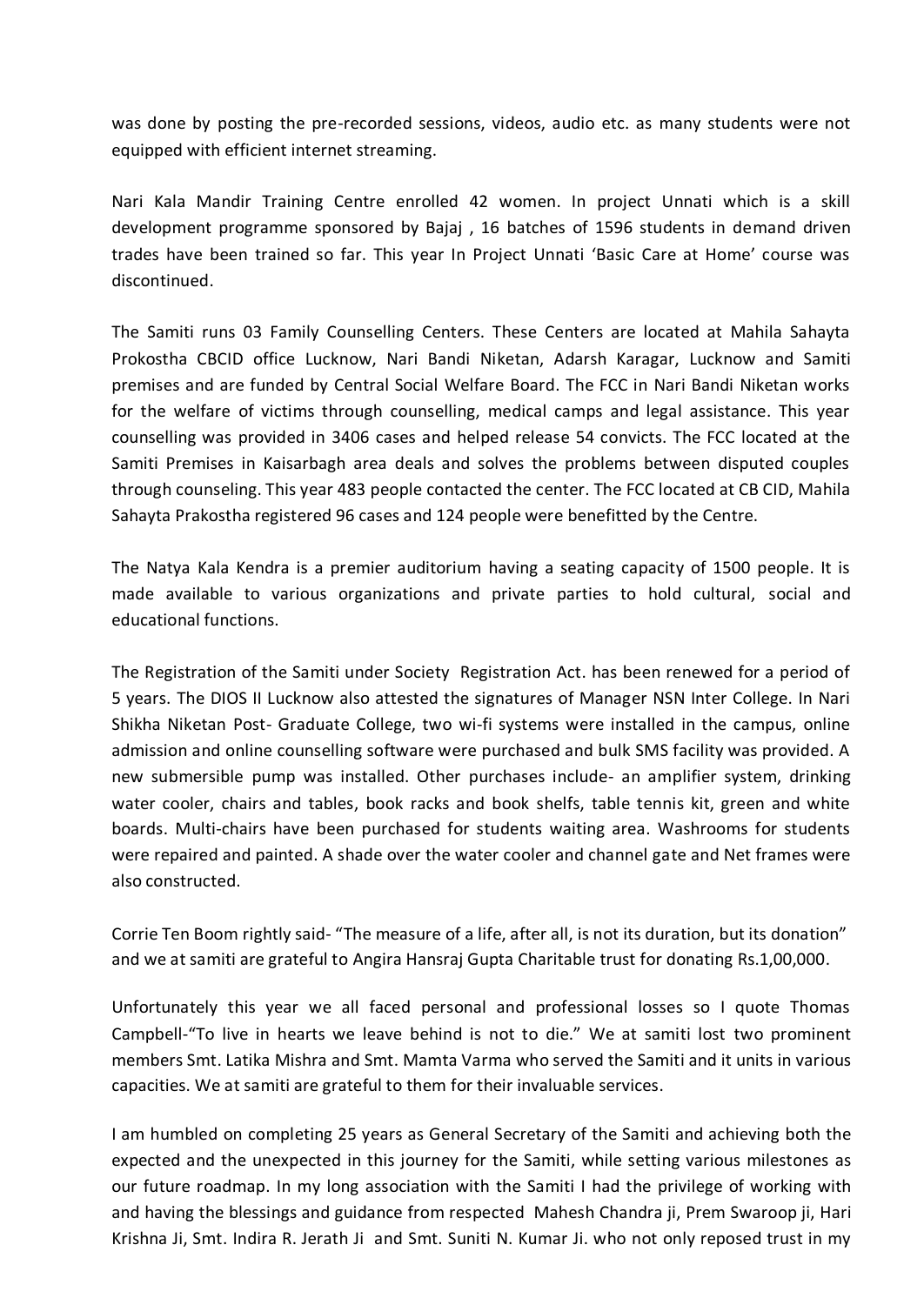abilities but also guided me at every step of this journey. I also express my gratitude to President, Smt. Padmini Krishna, founders representative Smt. Piya Krishna and the members of the Executive Committee of the Samiti for their co-operation and support. I extend my thanks to the staff of all units and together we are synergizing ourselves to move ahead to face the challenges in the coming year, with a positive attitude. Believing in what Elon Musk says- "I think it is possible for ordinary people to choose to be extraordinary", I look forward to the challenging times with the team of samiti and I can't resist quoting Tennyson's Ulysses- "I cannot rest from travel: I will drink Life to the lees; …One equal temper of heroic hearts…strong in will…To strive, to seek, to find, and not to yield."

 (Dr.Anil Kumar Agarwal) General Secretary For and on behalf of the Executive Committee Nari Sewa Samiti, U.P., Lucknow.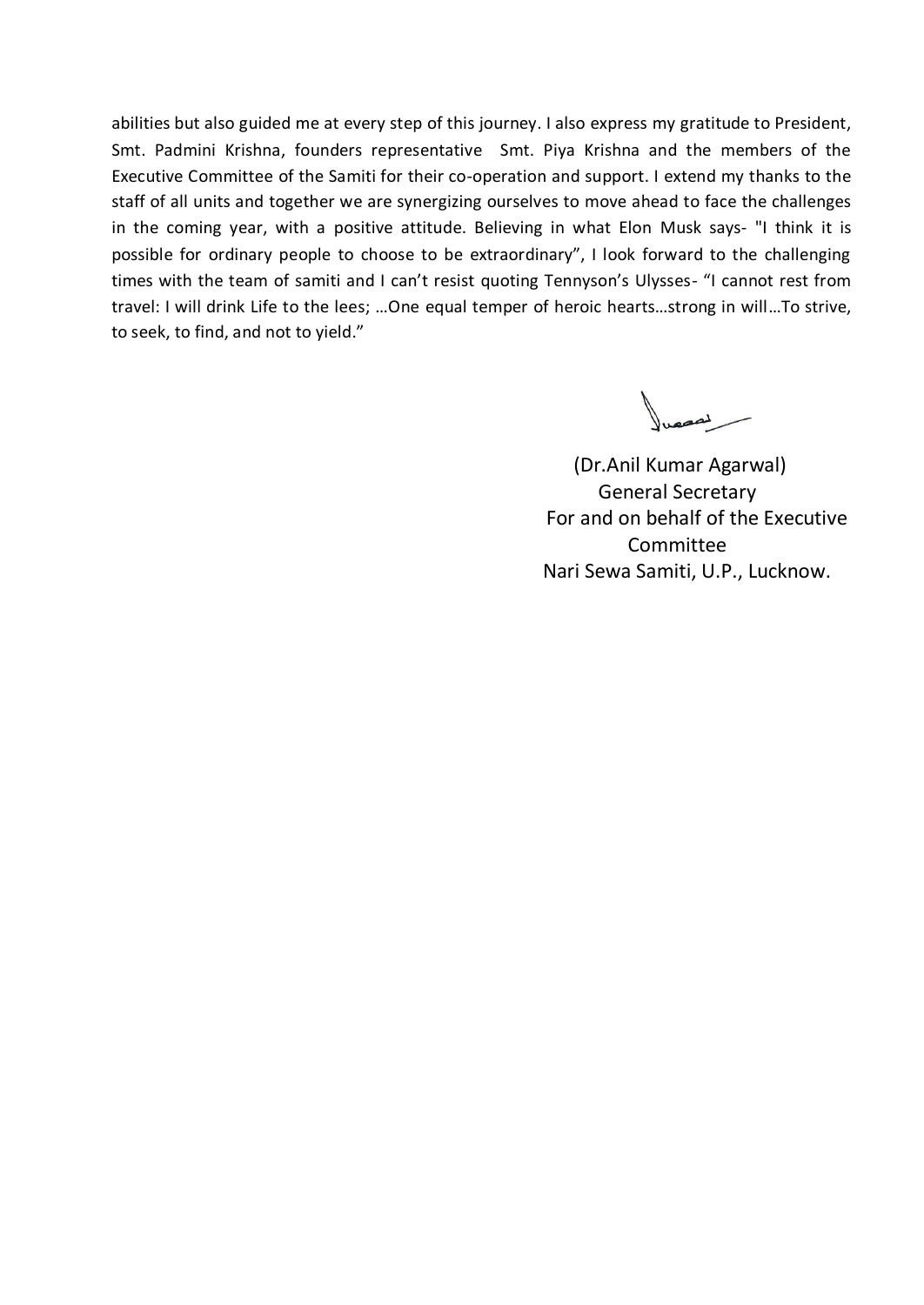| S.NO           | <b>NAME</b>             | <b>DESIGNATION</b>       |
|----------------|-------------------------|--------------------------|
| 1              | Smt. Padmini Krishna    | President                |
| $\overline{2}$ | Smt. Piya Krishna       | Founder's Representative |
| 3              | Smt. Indra R. Jerath    | Vice-President           |
| 4              | Smt. Vinita Mathur      | Vice-President           |
| 5              | Smt. Arati R. Jerath    | <b>Vice President</b>    |
| 6              | Maj.Gen Vijay Krishna   | Vice – President         |
| 7              | Dr. Anil Kumar Agarwal  | <b>General Secretary</b> |
| 8              | Sri Vijay Gopal         | Treasurer                |
| 9              | Sri Prakash N. Bhargava | Asst. Treasurer          |
| 10             | Sri Manoj Nagrath       | Asst. Treasurer          |
| 11             | Sri Vikram Krishna      | Member                   |
| 12             | Sri Vinay Krishna       | Member                   |
| 13             | Smt. Nandini Pattani    | Member                   |
| 14             | Smt. SumanPuri          | Member                   |
| 15             | Smt. Babli Gujral       | Member                   |
| 16             | Sri Mudit Agarwal       | Member                   |
|                |                         |                          |

#### **EXECUTIVE COMMITTEE**

#### **MEETINGS OF THE GENERAL BODY & EXECUTIVE COMMITTEE** :-

During the year Annual General Meeting was held on 23.01.2021 (through Zoom) and the Meetings of the Executive Committee were held on 30-12-2020, 27.03.2021 (through Zoom) and Circulation by 02.02.2021 & 18.02.2021.

The activities of various units of the Samiti during the year are as under :-

### (A) EDUCATIONAL

### **1-Nari Shiksha Niketan Post -Graduate College, Lucknow**

Nari Shiksha Niketan PG College is affiliated to the University of Lucknow. There are three faculties offering courses structured as per the University guidelines. Under regular courses 15 subjects are offered by the faculty of Arts and 4 subjects are taught in the faculty of Science at U.G Level and Hindi at P.G. level. The Faculty of Commerce and Psychology in B.A. are under the self- financing programme.

#### **Admissions & Examination Results**

According to the norms prescribed by the University, the admission criterion was specified and the process of admission to the first semester courses of B.A., B.Sc., B. Com. and M.A was completed. The examination results for the year 2019-20 was as follows- B.A.,B.Sc Semester 3 and 4-100%, B.Com Semester 5 and 6-74% and M.A.II(IV semester) 56.22%.

#### **Appointments and Retirements:**

Ms. Antima Choudhary joined as Assistant Professor in the Hindi Department on 22.07.2020 in the regular capacity and in part- time category several appointments were made for the session. Sri Suresh Prasad Kannaujia, Chemistry Lab Assistant retired on 31.12.2020.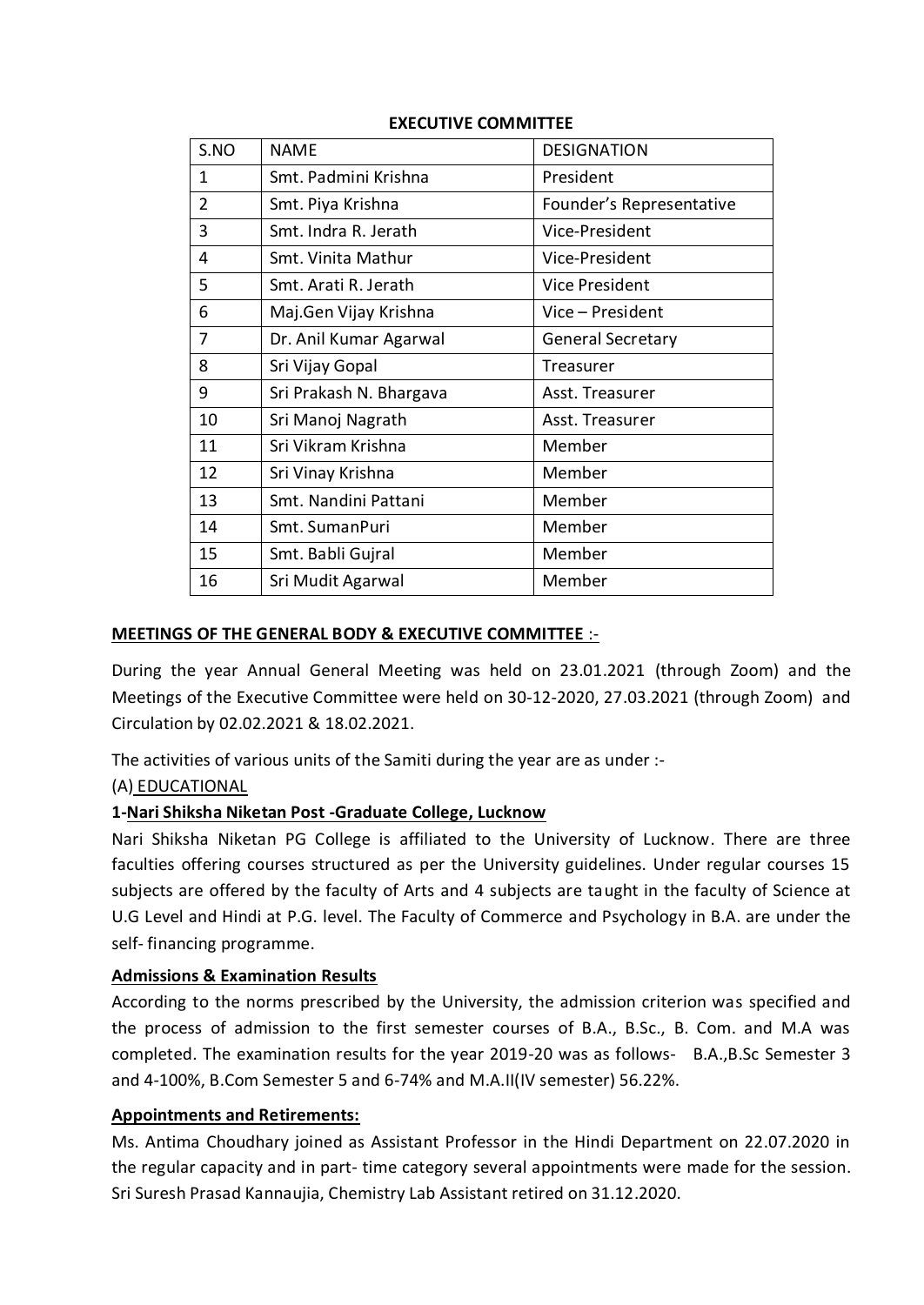#### **Academic Achievements of the Faculty**

Many faculty members attended online Seminars, Conferences, Symposia and Workshops and presented papers in their respective disciplines at National and International Conferences. All faculty members created e-content for students and the e- contents were uploaded on University website and Government portals.

#### **Committees of the College**

To ensure the smooth functioning and systematic development of the administrative and cocurricular activities of the college the committees consisting of the teaching faculty were reviewed and reframed.

#### **National Cadet Corps (NCC)**

The 19<sup>th</sup> U.P. Battalion of N.C.C. is located in the college and 100 girl students participated in NCC Annual Training Camps and won in various competitions.

#### **National Service Scheme (NSS)**

The college has two units of NSS and 200 students are enrolled in it. Work was carried out by the volunteers throughout the session.

#### **Extra-Curricular activities**

Online lectures and interactive workshops were organized for the students by various faculties and organizations on several academic disciplines, vocational trainings, career counselling and personality development.

#### **Semester Examinations**

Due to COVID protocols the annual examinations of semester 2 and 4 were not held and the students were promoted to the next semester.

#### **2- Nari Shiksha Niketan Inter College, Lucknow**

The academic session of the school commenced on April  $1<sup>st</sup>$ , 2020 with 614 students, 35 Teachers including the Principal, 01 office clerk and 04 class IV employees.

The results of the High School and Intermediate examinations for the year 2020 High School- Percentage 97.25% and 92.62%. respectively Due to the novel Corona virus pandemic on government orders, the girls were taught online. Offline classes were taken up whenever possible.

Mrs. Vandana Verma, Lecturer (Mathematics) was chosen to record videos at the IET Lucknow which were streamed on E-Gyan Ganga and Suryaprabha channels and also on youtube. She was also chosen to teach under the C.M Abhyudaya programme.

#### **Co-Curricular Activities:-**

Inspire Award.. Tanu Sonker of class X was selected for the district level Exhibition and Project Competitions (DLEPCS) and won a cash prize of Rs. 10,000/- .

Khushi Sharma of class X secured  $2<sup>nd</sup>$  position in the essay writing competition on the district level and was awarded a cash prize of Rs. 2000/- by the Transport Minister.

A judo workshop was held by the NGO Red Brigade which taught the girls the basics of self -defence. The Save the Girl Child programme was also held in the school. The girls also participated in the slogan writing, essay writing and poster competitions along with many other events throughout the year.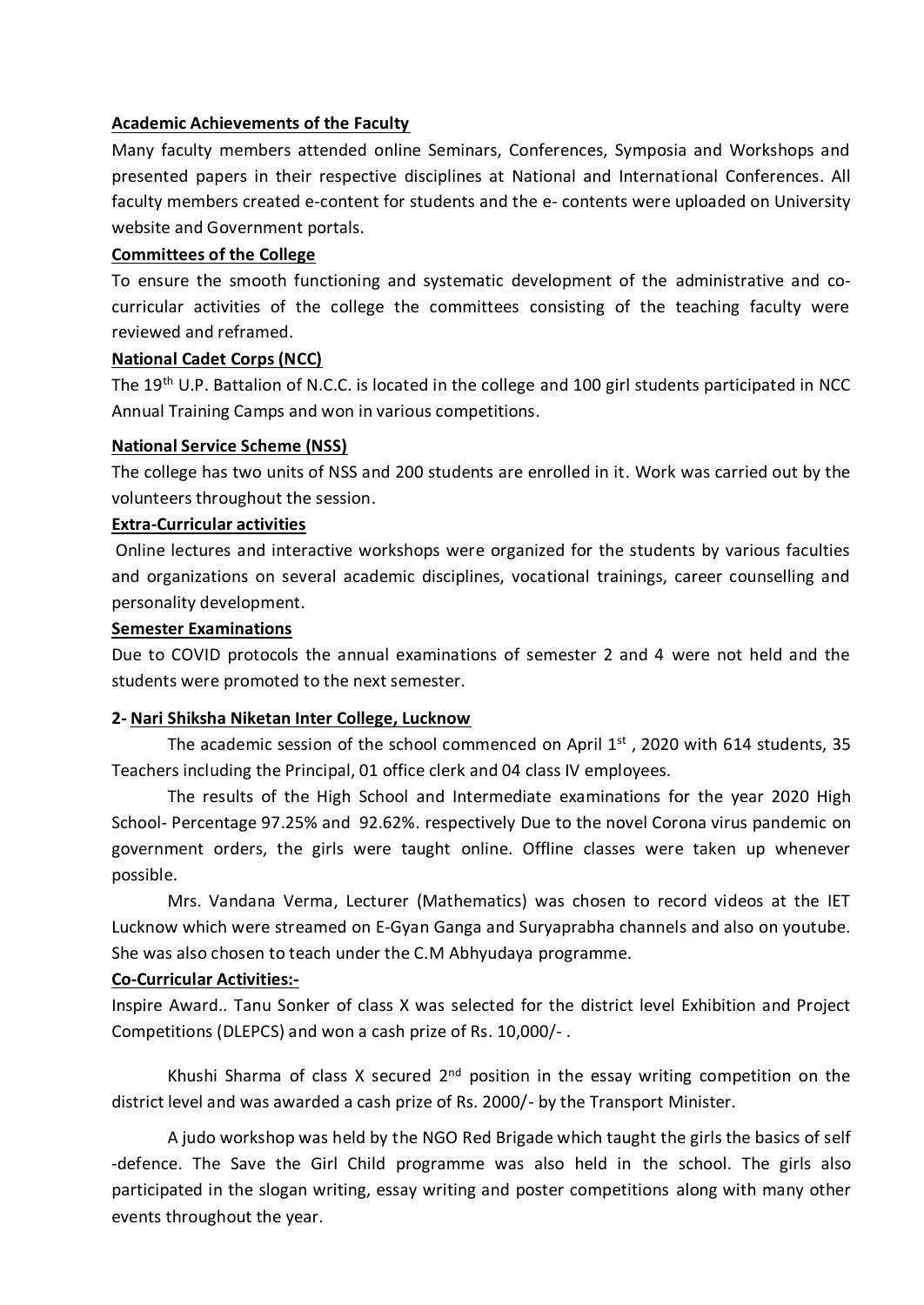#### 3- **Mona Chandravati Bal Shiksha Niketan,Lucknow.**

The session commenced on 14th April 2020 Teaching was conducted online through videos and demos. Abiding by the covid-19 guidelines and adhering to all norms-children came to school to collect work & submit it for corrections. Monthly, Half yearly & Final examinations were held online on schedule. Students missed sports activities due to the lockdown but cultural workshops were held and children participated in Dance, Music & Craft Competition.

#### **4- Mona Convent School, Lucknow**

New academic session began from 4<sup>th</sup> April 2020. A timetable was prepared to conduct the Teaching learning process smoothly. 80% students attended the online sessions. Few students who were not able to attend the online session due to some reasons were supported through offline medium, Links of text books were also provided. Regular online meetings were conducted with the parents to understand the effectiveness of online teaching learning process. In online session verbal assessment by asking questions was conducted by teachers.

Important days were observed and programs were celebrated in a colourful way. We held online competitions in co- scholastic areas like Art, Music, Dance and Craft.

#### **(B) WOMEN'S VOCATIONAL**

#### **1. Nari Kala Mandir Training Centre, Lucknow**

One year and Two year duration Tailoring and Allied Craft courses funded by Directorate Social Welfare, U.P. have been running here for the last several years. Certificates and diplomas are given after completion of the course. The centre has 2 faculty who teach various subjects to the students. This year the enrolment was 42. Last year 40 girls appeared in the examination m and result is awaited.

#### **2-Project Unnati, Lucknow**

Nari Sewa Samiti is conducting a skill development program sponsored by Bajaj Auto since 2015. This is an initiative of Bajaj to empower women through an employment linked development program for sustainable livelihood. To date we have trained 16 batches of 1596 students in demand driven trades like Fashion Designing, Beauty culture, office Automation, Basic care at Home, Painting & Embroidery. Due to the untiring efforts of the entire team we successfully secured placements for 968 and supported 250 candidates who are self employed in setting up their own ventures to sustain themselves.

#### **(C ) WOMEN'S WELFARE**

#### **1. Family Counseling Centre (Pre-Marital)**

This centre is situated at the heart of **Lucknow city** in **Kaiserbagh** area in the Samiti premises for dealing with and solving problems between couples through counselling. Centre is funded by U.P. State Social Welfare Board, Lucknow. We provide referral services like short stayhomes, free legal aid, Medical and psychiatric treatment, referral service assistance etc, when-ever required. All registered cases are kept confidentialy and solved free of cost. The Family Counselling Centre has a three dimensional approach aimed at strengthening family life and to safeguard the interests of women i.e. preventive, curative and referral. This year 97 cases were registered and 2 inspections were held. Besides these during this year (2020- 2021) 06 mohalla goshtis were conducted. Due to corona virus five Special activities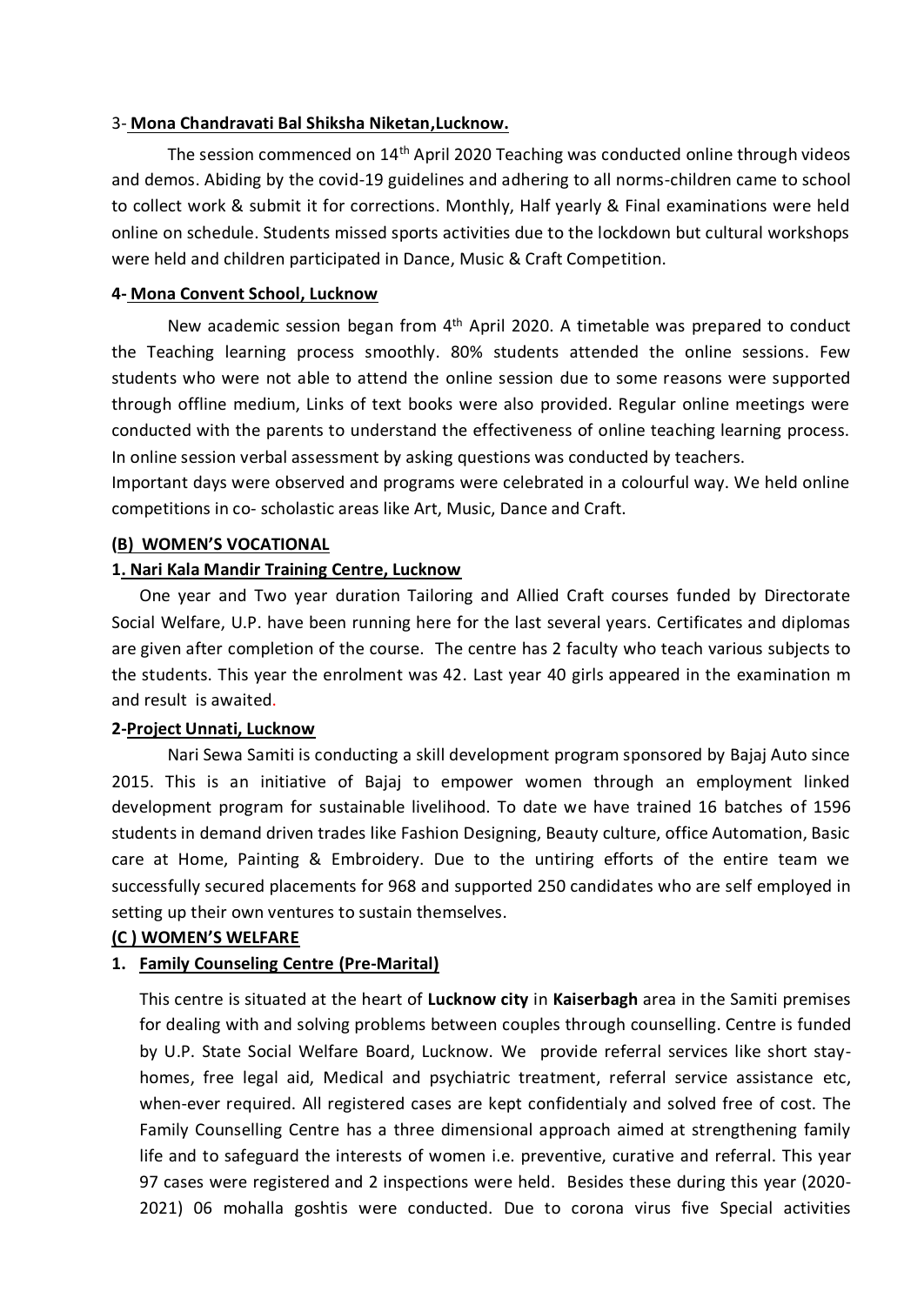(awareness camp, food packet, water pouch, mask distribution) was organized by counsellors. Telephonic counselling option was also taken up by counsellors.

#### **2. Family Counseling Centre, Nari Bandi Niketan-Adarsh Karagar, Lucknow**

The FCC at Nari Bandi Mohanlal Ganj Lucknow is running since 16 February 2000, for the welfare of the victims. Various types of applications are written by the counselors on behalf of the victims.The convicts, confined to the four walls of the Jail often go in to deep depression. To help them, our counselors have long counseling sessions with them. Cultural programmes are organized to bring some happiness in their otherwise lonely lives. Cultural programmes were organized by the center on the occasion of Gandhi jayanti, Children's day, Christmas day and republic day. In these programmes refreshment and chocolates are also distributed to their children. Awareness about covid-19, safety measures and government aid/schemes were created by telephonic discussion among convicts and their family members. On the occasion of Republic day 25 convicts were released before completion of their sentence. Special efforts were made by counsellors in the direction of convict's rehabilitation. At present there are 201 convicts and 07 children in the jail. This year 3406 were given Counseling and other help and 54 convicts were released.

#### **3-Family Counselling Centre, Mahila Sahayta Prakostha, C.B.C.I.D.H.Q, Lucknow**

The Family Counselling Centre at CID office, Lucknow dealing, among others, with family disputes, matters of domestic violence, dowry and other cases involving married couples. The centre has been making constant efforts in trying to settle the matters as earnestly as possible and in following up on their progress and status for a minimum six months period after the settlement is arrived at. The Centre is situated at Vikalp Khand-II, Gomti Nagar in the premises of C.B.C.I.D. headquarters. 96 cases were registered and 132 were settled. Besides these instances of dispute settlement and compromise, 7 workshops/ goshthies were organized. In addition, 120 online counseling and follow-up activities & 102 online awareness activities were also conducted during the months of April and May 2020 while the nation-wide lockdown on account of the COVID-19 pandemic was in force.

#### (D) CULTURAL

#### **Natya Kala Kendra, Lucknow**

The Natya Kala Kendra is an auditorium situated on old Kanpur Road behind Balrampur Hospital near the Civil Court, Lucknow. It was built in 1964-65 to promote cultural activities in the city. It is made available to various organizations and private parties to hold cultural, social, educational and other functions- conferences, meetings, seminars, lectures, school / college functions and magic shows etc. The auditorium is strategically located in the heart of the city and easily accessible by public transport. It has a seating capacity for 1500 persons

#### **LAND MARKS IN THE HISTORY OF NARISEWA SAMITI, U.P. LUCKNOW**

03-09-1936- Nari Sewa Samiti was established on the initiative of Padmashri Smt. Mona Chandravati Gupta who founded the institution. It was started as an adult literacy campaign amongst women at the Zanana Park, Aminabad, Lucknow and was known as Ladies Zanana Park League, UP. It also held open air literacy classes for children in that area.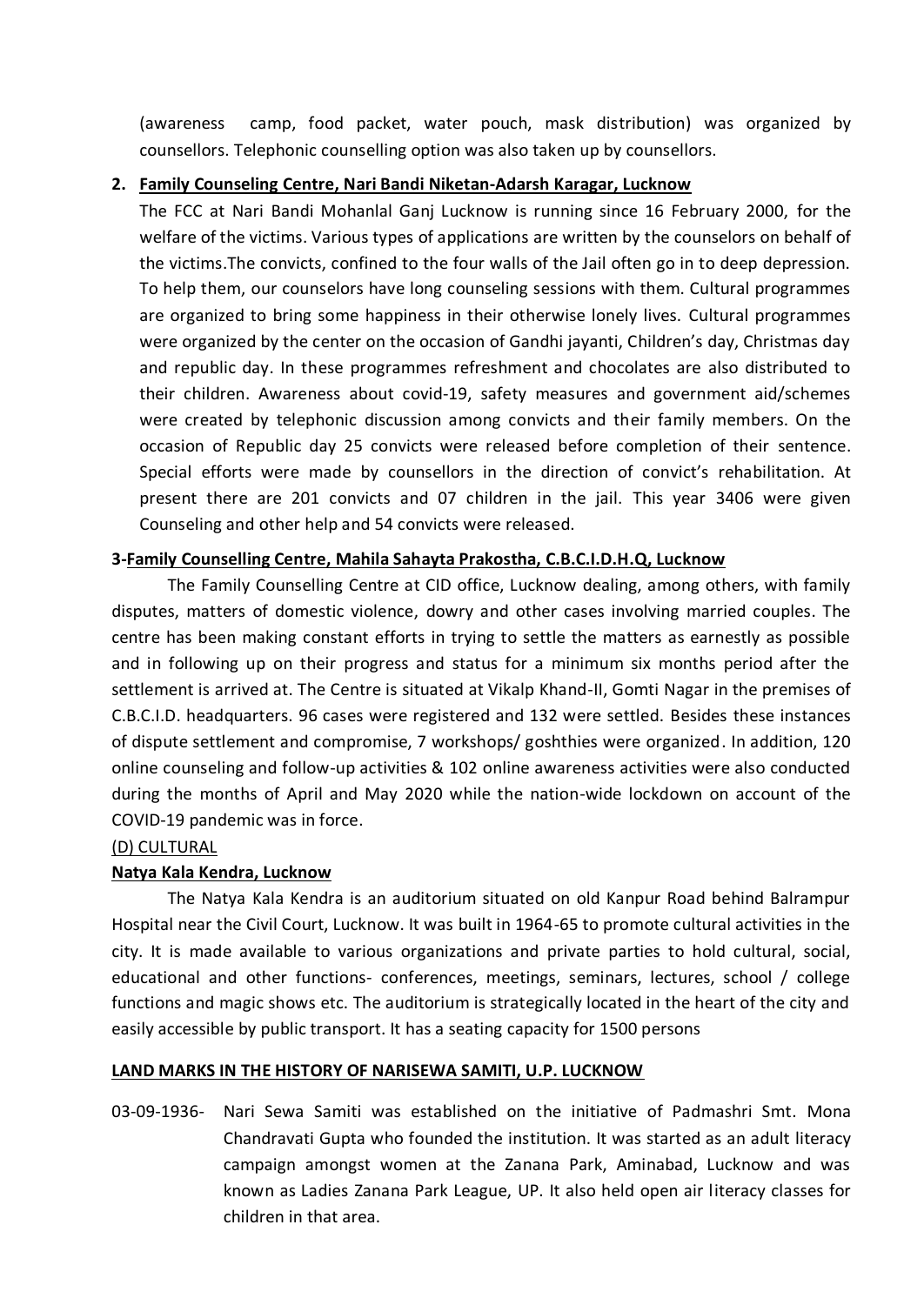| 1938-      | The ladies Zanana Park League was renamed Women's Social                                                                                                                                                                                                                   |  |  |
|------------|----------------------------------------------------------------------------------------------------------------------------------------------------------------------------------------------------------------------------------------------------------------------------|--|--|
|            | Service League. The foundation stone for its first building on Raja Nawab Ali Road<br>was laid on 16.03.1983 by Lady Haig, wife of the then U.P. Governor. Finally in                                                                                                      |  |  |
|            | 1950 it was renamed Nari Sewa Samiti.                                                                                                                                                                                                                                      |  |  |
| 1943-      | Nari Kala Mandir Production Centre was started at Chhedi Lal Dharmashala,<br>Aminabad, later shifted to Akbarpur House and then to Charbagh and finally from<br>there it moved into its own Building constructed in 1959 by the Samiti on the Old<br>Kanpur Road, Lucknow. |  |  |
|            | Dr. B.N. Vyas, one of the founder Member donated Rs. 6000/- to start a Kinder<br>Garden School. This institution has now blossomed into a full-fledged school<br>known as Mona Chandravati Bal Shiksha Niketan.                                                            |  |  |
| July 1945- | Women's Academy was started for Intermediate classes. This has blossomed into<br>an Intermediate and Post Graduate College education to over 3,500 students. This<br>is now known as Nari Shiksha Niketan and has its own spacious building.                               |  |  |
| 1952-      | Nari Kala Mandir Training Centre was started. It has two courses                                                                                                                                                                                                           |  |  |
|            | for training: Two Year's Certificate Courses in Tailoring, Embroidery, Toy Making &                                                                                                                                                                                        |  |  |
|            | Leather work etc. Special courses of three months for specialization in any one of                                                                                                                                                                                         |  |  |
|            | the Certificate Courses mentioned above.                                                                                                                                                                                                                                   |  |  |
| 1961-      | The Samiti has been doing Rural up lift work from its very                                                                                                                                                                                                                 |  |  |
|            | inception. In addition to the work, which was being done by the Samiti in its                                                                                                                                                                                              |  |  |
|            | original capacity, it started running Balbadis and Mahila Mandal Centres funded by                                                                                                                                                                                         |  |  |
|            | the U.P. State Social Welfare Advisory Board.                                                                                                                                                                                                                              |  |  |
| 1962 -     | Natya Kala Kendra, which is the biggest Auditorium in Northern                                                                                                                                                                                                             |  |  |
|            | India with seating capacity above 1500, was started on a plot of land donated by                                                                                                                                                                                           |  |  |
|            | Late Sri H.S. Gupta, Bar-at-Law, Co-founder of Nari Sewa Samiti. Padmashri Smt.                                                                                                                                                                                            |  |  |
|            | Mona Chandravati Gupta, his wife also donated Rs.20,000/-. At the same time a                                                                                                                                                                                              |  |  |
|            | grant of Rs. 44,200/- was received from the U.P. Government. A further sum of Rs.                                                                                                                                                                                          |  |  |
|            | 42,844/- was collected from donation and with all these funds, the Auditorium was                                                                                                                                                                                          |  |  |
|            | built. Since then some more generous funds have flowed in from the Central and                                                                                                                                                                                             |  |  |
|            | State Governments and the Auditorium now has 762 seats, efficient acoustics,                                                                                                                                                                                               |  |  |

- stage lights and other gadgets necessary for a modern stage. Efforts are being made to provide more seats and air-cooling. 1970 - A generous donor, Sri Raja Ram Yadav S/o Sri Mahabir, resident of Longa kheda,Telibagh, Kharika, Tehsil & District Lucknow donated valuable land measuring 5310 sq.ft. at village Kharika to the Samiti. Boundary wall with Iron Gate installed and a room with skirting verandah have been constructed .A hand-pump
- 1985 Mona Chandravati Gupta Award of Rs. 1000/- for best student in High School was instituted by founder's daughter, Smt. Indra R. Jerath. She offered to bear the cost in full.
- 1987 Golden Jubilee of Nari Sewa Samiti was celebrated in November with grandeur befitting the occasion.

too has been installed for the children of the Balbadi.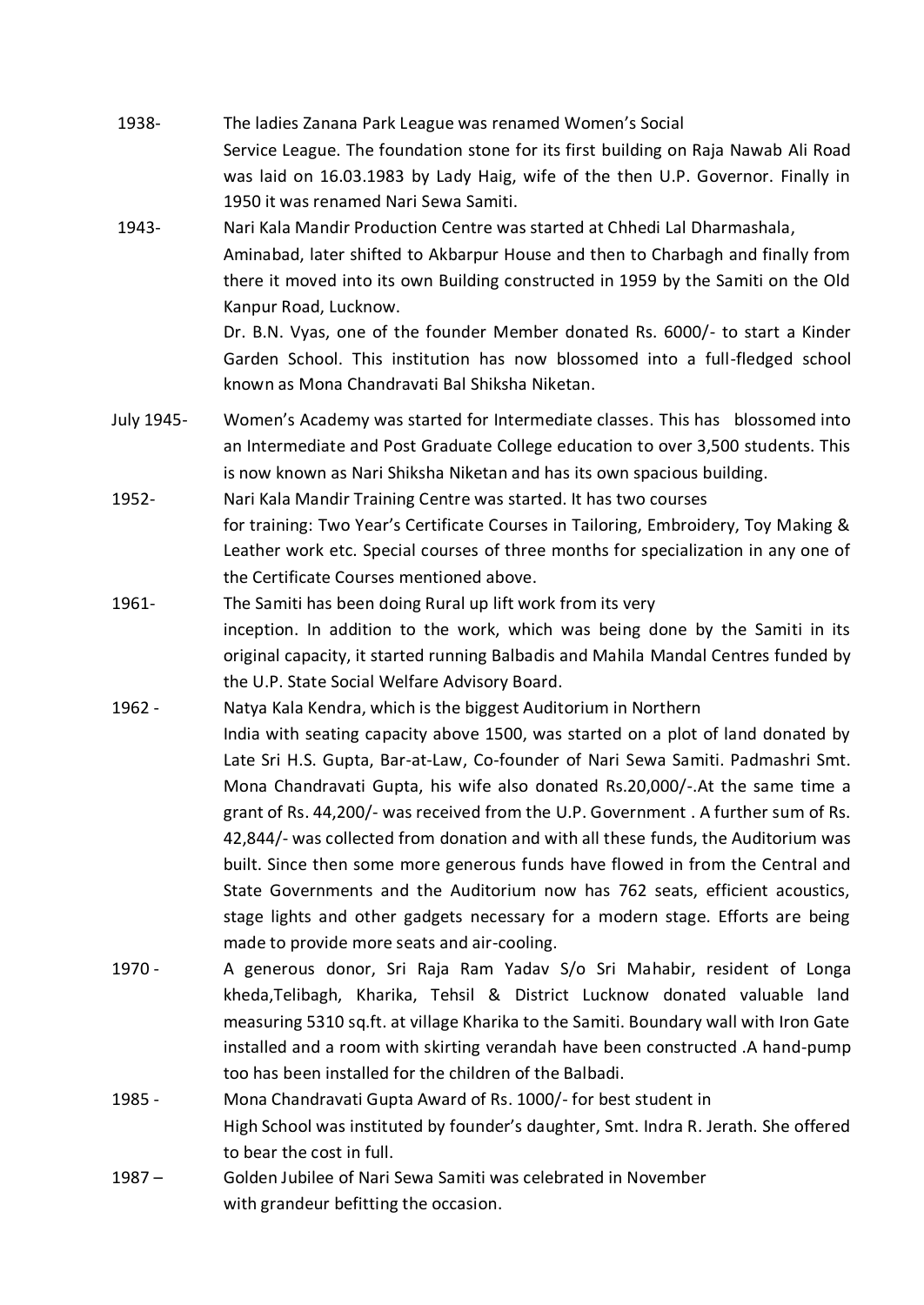- 1989 Mona Chandravati Gupta Award of Rs. 1000/- each for the best students of B.Sc. & B.A. of Nari Shiksha Niketan were started. Col. Jai Krishna, son of late Smt. Mona Chandravati Gupta offered to bear the cost of these in full. The Samiti expresses gratitude to the donor. Founder's Day was celebrated on a grand scale on October 22, in memory of Late Padmashri Smt. Mona Chandravati Gupta. It was decided to celebrate it every year to commemorate the occasion.
- 1991-1992 Efforts were made to get the grant from NORAD through the Ministry of Human Resources Development, Department of the Women & Child Welfare, Govt. Of India for starting the Women Training Project in four courses- Silk and Screen Printing, Toys and Educational Equipment making, Domestic Aid and Community Health Workers simultaneously. The sanction was received in February 1992 for the entire Project.
- 1992-1993 Sri Sunil Kumar Agarwal Smriti Awards to the students of High School and Intermediate obtaining highest marks with Mathematics and to the best teacher of the Mona Chandravati Bal Shiksha Niketan were started by Dr. Anil Kumar Agarwal.
- 1993-1994 Computer, Para-Medical and Canteen Management Courses were started.
- 1994-1995 Bronze Bust of Founder Padmashri Smt. Mona Chandravati Gupta was installed in the premises of the Samiti and Sri Dharma Vira, I.C.S. performed the unveiling ceremony on 25.10.1994. The entire cost was born by the Founder's Family. Founder's Awards of Rs. 5000/- each to the outstanding teacher of three educational institutions were also started. Sri Mahesh Chandra donated Rs. 1.5 Lakhs for the purpose.
- 1995-1996 A Project was sanctioned on "Reproductive Health Services for Chikan workers and resident of 50 villages of Malihabad Block" by State Innovation in Family Planning Services Project Agency (SIFPSA). A non- recurring grant of Rs. 1,00,000/- was also released by the Ministry of Cultural Affairs, U.P. Government for Natya Kala Kendra.
- 1996-1997 On the occasion of Birth Centenary of Founder Padmashri Smt.

Mona Chandravati Gupta, a cash prize of Rs. One Lakh was awarded to the best organization of U.P., working for women & children. Dr. (Smt.) Najma Heptullah, Dy. Chairperson, Rajya Sabha presented the award to Walter Wheeler Sewa Samiti, Podhar, Almora. The amount was contributed by the Founder's Family. The foundation stone of 'Swarn Jayanti Bhawan' was also laid by Dr.(Smt.) Najma Heptullah. This was constructed with funds from the well wishers to commemorate the Golden Jubilee of Inter College.

1997-1998 - The construction work of First Floor of 'Swarn Jayanti Bhawan' in Inter College was completed.A new English Medium School 'Mona Convent School' was started to meet the long-standing demand of guardians of nearby areas. Bal Shiksha Niketan was granted recognition by the Department of Basic Education, U.P. Govt. Computer was installed in the office of the Samiti for maintenance of accounts. Km. Pooja Agarwal of Inter College obtained 13<sup>th</sup> position in the Merit List of Intermediate Examination of U.P. Board.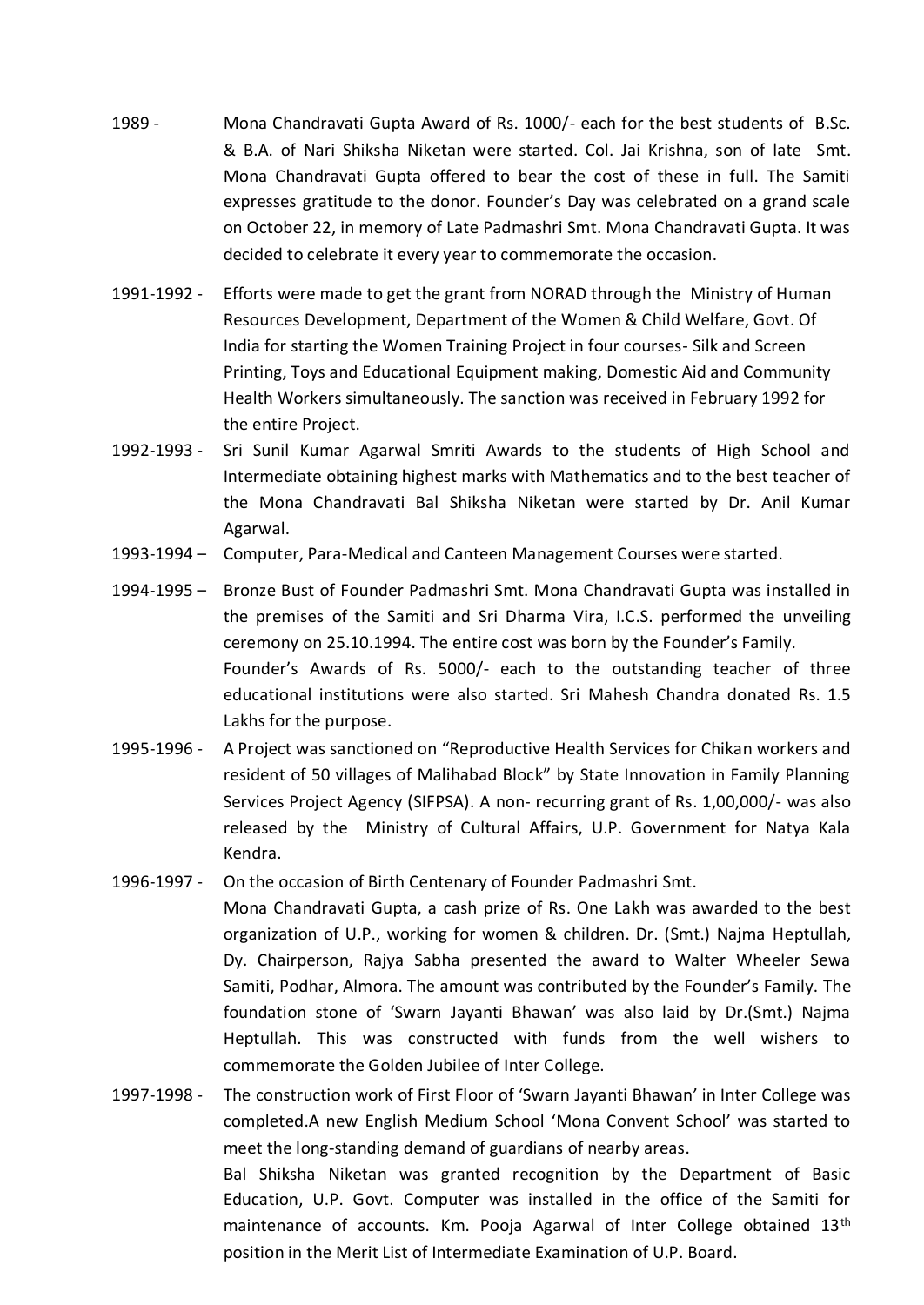- 1998-1999 Km. Sarswati Yadav of Inter College obtained 10<sup>th</sup> position in the Merit List of Intermediate Examination of U.P. Board. The Samiti also started managing a Family Counselling Centre at Mahila Sahayata Prakosth, U.P. CID HQ.
- 1999-2000 Central Social Welfare Board sanctioned another counselling Centre for Nari Bandi Niketan, Model Jail. Anthropology was introduced as one of the options for B.Sc. students in Degree College. In Inter College after obtaining necessary recognition, Commerce was introduced as a subject in High School and as a group in Inter Classes. The Samiti started organizing Legal Literacy Camps in the Slum areas and Medical Benevolent fund was established with the object to the help of needy students.
- 2000-2001 A Pre-Marital Counselling Centre, sanctioned by Central Social Welfare Board was inaugurated by Smt. Mridula Sinha, Chairperson of the Board on November 3, 2000.In Degree College fee collection through Bank was started. The Permanent Recognition for M.A. (Hindi) was received and B.Com. Classes under Self-finance Scheme was started. The Samiti was also granted exemption U/S 80G of Income Tax Act.
- 2001-2002 A new project namely Tailoring –cum Production Centre was started at Nari Bandi Niketan in Model Jail with a donation of Rs. 4,25,000/- received from External Affairs Spouses Association (EASA),New Delhi.
- 2002-2003- Inter College was selected amongst 11 aided institutions of Lucknow under . the "Vidya Vahini Computer Project" of Government of India for Computer and Internet Education.
- 2003-2004 Additional Computer facilities towards establishment of U.G.C. Network 3Resource Centre were provided in P.G. College.
- 2004-2005 Lucknow University granted permission to start B.Sc. classes also under Self Finance Scheme in P.G. College.
- 2005-2006 Psychology was introduced as a subject for B.A. classes in P.G. College.
- 2006-2007- Nari Sewa Medical Centre was inaugurated by Sri N.C. Bajpai, Chief Secretary U.P. Government on 19.08.2006.
- 2007-2008- In Bal Shiksha NIketan two new class rooms were constructed out of Sansad Nidhi of Sri Bhagwati Singh, M.P. Sri Ashok Kumar Agarwal Memorial Running Trophy was introduced by Dr. Anil Kumar Agrawal in Nari Shiksha Niketan P.G. College to be awarded to the best team in the Inter Collegiate Debate Competition.
- 2008-2009- IOB established its ATM in the Samiti premises.
- 2009-2010- A Running Trophy was introduced by Ms. Arati R. Jerath, Founder's Representative for outstanding performance by one of the Units of the Samiti during the year.
- 2010-2011- A Hall was constructed at a cost of Rs. 3 lacs, out of Sansad Nidhi of Sri Bhagwati Singh, M.P. Smt. Sushila Devi Agarwal Memorial Running Trophy was introduced in NSN PG College to be awarded to the best team in sports competitions.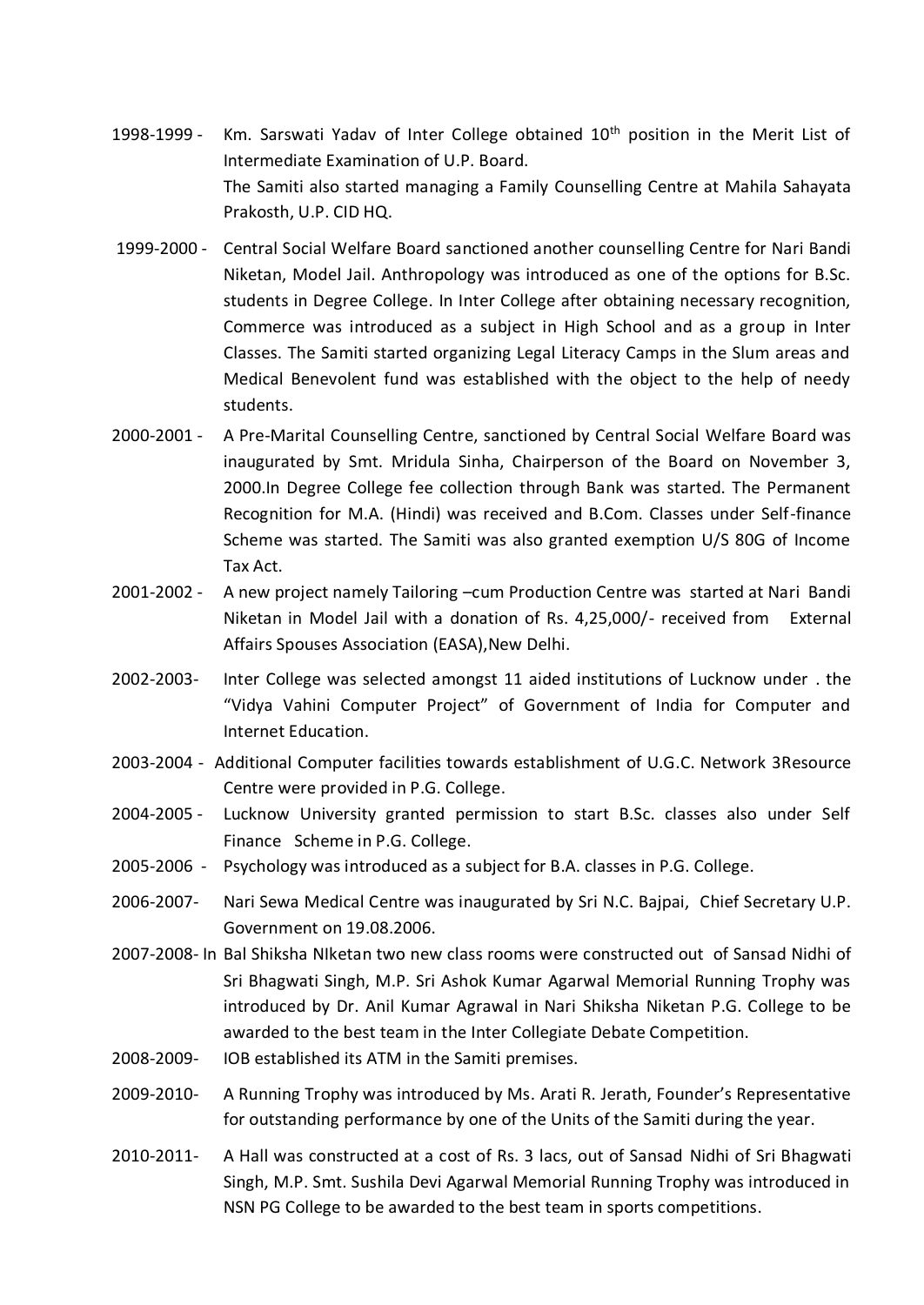- 2011-2012- The road on which P.G. College is situated was nominated as Padmashri Mona Chandravati Gupta Marg. The stone was laid down by Dr. Dinesh Sharma, Mayor of Lucknow on 20.07.2011 .Physical Education was introduced as a subject for undergraduate classes in P.G. College.
- 2012-2013- Sudha Prakash Memorial Scholarship was introduced in P.G College Sri Pradeep Kumar Agarwal Memorial Running Trophy and another Trophy donated by Smt. Suniti N. Kumar were introduced for best and second best individual performers during the Founder's Week celebrations. SBI established its ATM in the Samiti Premises.
- 2013-2014- HDFC Ltd. donated Rs. 38,00,000/- for repair and up gradation of facilities in Inter College. EASA donated Rs. 4,00,000/- for purchase of computers and for sports facilities in Bal Shiksha Niketan and Mona Convent School.
- 2014-2015- Angira Hansraj Gupta Charitable Trust donated Rs. 2 Lacs towards contribution to Nari Kala Mandir. Smt. Indra R. Jerath Rs. 1 lac for Mona Chandravati Award.
- 2015-2016- Rs.15 Lacs were by M/s Bajaj Auto for skill development projectUnnati. Rs. 3 Lacs have been recd from EASACT for Water Cooler and CCTVS .
- 2016-2017- Angira Hansraj Gupta Charitable Trust donated Rs. 1 Lac and Founder's Family provided Rs. 2,79,126.35/-: Second instalment of Rs. 15 Lacs has been received from M/s Bajaj Auto for skill development project Unnati.
- 2017-2018- A new Website of the Samiti was created [www.narisewasamiti.com](http://www.narisewasamiti.com/) Rs. 5 Lacs were received from EASACT for sponsoring the fees of Bal Shiksha Niketan students, HDFC donated 12.5 Lacs for construction of toilets ,Bajaj Auto donated Rs. 15 Lac as the third instalment of project Unnati, Anjira Hanraj Charitable Trust donated Rs. 1 Lac for NKM.
- 2018 2019 A new toilet block consisting of six toilets was constructed in NKM through HDFC fund. 12 CCTV cameras were installed in BSN and MCS. Bajaj Auto Ltd. approved Rs. 55 Lacs for a period of 3 years for Unnati project and for construction of Science lab in MCS. Angira Hansraj Gupta Charitable Trust donated Rs. 1 Lac for NKM. Inter College bagged cash awards worth Rs. 3.75 Lacs in the athletic events at State and National levels organised by Reliance Youth Club, Mumbai.
- 2019-2020- The students of the Inter college one Junior National Athletic Meet & bagged cash award of Rs. 3.5 Lacs of the college. A 7 KVA Solar Plant was installed in Inter College. CCTV cameras were installed in NKM and Fire Fighting & Safety ….System was also installed in the Samiti premises. EASACT provided 3 Lacs for BSN.

#### **FOUNDERS, PATRONS, ADVISORS, HONY. MEMBERS, LIFE MEMBERS AND PRESIDENTS**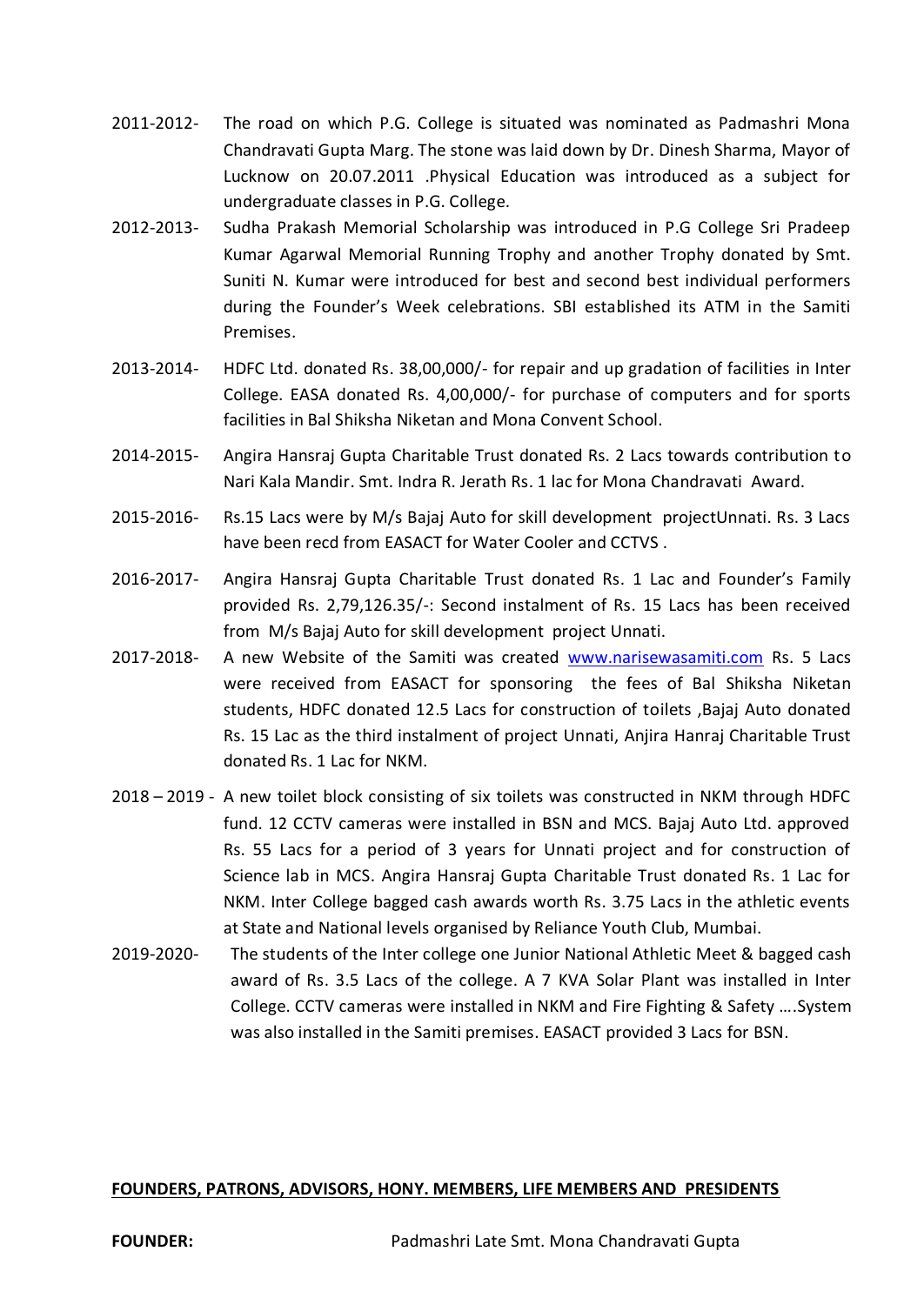|                         | w/o Late Sri H.S.Gupta, Bar-at-Law                |
|-------------------------|---------------------------------------------------|
| <b>CO-FOUNDER:</b>      | Late Sri H.S. Gupta, Bar-at-Law                   |
|                         |                                                   |
| <b>FOUNDER MEMBERS:</b> | 1. Late. Her Highness Rani Lalit Kumari of Mandi. |
|                         | 2. Late. Smt. Jayanti Devi                        |
|                         | 3. Late. Raja Jwala Prasad                        |
|                         | 4. Late. Dr. B.N. Vyas                            |
| <b>PATRONS:</b>         | 1. Late Kunwar Kanti Veer Gupta                   |
|                         | 2. Late B.K. Mulla                                |
|                         | 3. Late LataTandon                                |
|                         | 4. Late Hari Krishna                              |
|                         | 5. Padmashri, Late Rani Leela Ram Kumar Bhargava  |
|                         | 6. Sri Vikram Krishna                             |
|                         |                                                   |
| <b>HONY. MEMBERS:</b>   | 1. Sri A.P. Varma, IAS (Retd.)                    |
|                         | 2. Sri J. N. Mathur, Sr. Advocate                 |
| <b>LIFE MEMBERS:</b>    | 1. Smt. Indra R. Jerath                           |
|                         | 2. Sri Ajay Pasricha                              |
|                         | 3. Sri Uma Shankar Halwasiya                      |
|                         | 4. Sri S. P. Srivastava                           |
|                         | 5. Km. Usha Sharma                                |
|                         | 6. Sri Pyush Tandon                               |
|                         | 7. Dr. Anil Kumar Agarwal                         |
|                         | 8. Smt. Deepashri Mohan                           |
|                         | 9. Smt. Arati R. Jerath                           |
|                         | 10.Dr. Maya R. Jerath                             |
|                         | 11. Smt. Nandini Pattani                          |
|                         | 12. Smt. Madhuri Hingorani                        |
|                         | 13. Smt. Reeta Pawha                              |
|                         | 14. Sri Prakash N. Bhargava                       |
|                         | 15. Smt. Janak Pant                               |
|                         | 16. Sri V. N. Mishra                              |
|                         | 17. Smt. Kalpana Bhargava                         |
|                         | 18. Smt. Radha Rastogi                            |
|                         | 19. Sri. Vijay Gopal                              |
|                         | 20. Smt. Shashi Jai Krishna                       |
|                         | 21. Dr. Smt. Reeta Kumar                          |
|                         | 22. Smt Babli Gujral                              |
|                         | 23. Smt. Piya Krishna                             |
|                         | 24. Sri Vinay Krishna                             |
|                         | 25. Smt. Padmini Krishna                          |
|                         | 26. Sri Mudit Agarwal                             |
|                         | 27. Smt. Nalini Khandelwal                        |
|                         |                                                   |